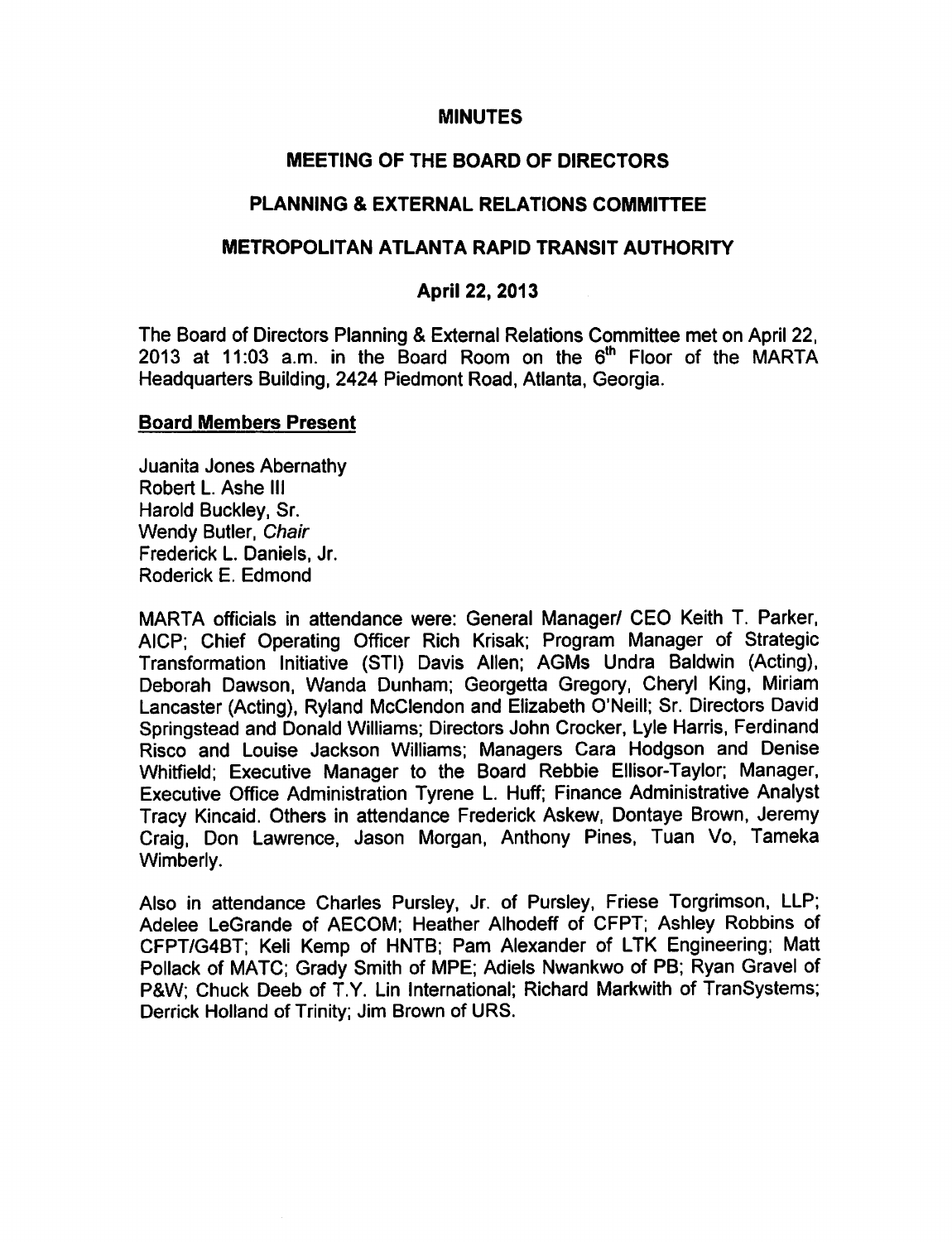# Approval of the March 4, 2013 Planning & External Relations Committee Meeting Minutes

On motion to approve by Mr. Ashe seconded by Mr. Buckley, the minutes were unanimously approved by a vote of 5 to 0, with 5 members present.

# Resolution Authorizing Award of Contracts to Multiple Firms for MARTA's Planning and Technical Services, Request for Proposals (RFP) Number P27818

Mr. Williams presented this resolution for Board of Directors' approval authorizing the General Manager/CEO or his delegate to enter into contracts with AECOM Technical Services, Inc., Parsons Brinckerhoff, Nelson/Nygaard Consulting Associates, Inc., HNTB Corporation, Haddow & Company, Greystone Management Solutions and Newmark Grubb Knight Frank for MARTA's Planning and Technical Services.

Mrs. Butler asked if these will be task-ordered contracts.

Mr. Williams said yes.

Mr. Ashe said the Evaluation Summary shows that some firms received higher scores but they were not recommended.

Mr. Williams said the vendors oral presentations were also considered in the overall recommendation.

Mr. Ashe asked if the Evaluation Summary includes the oral presentation.

Mr. Williams said no.

Mr. Ashe said for clarification firms are recommended based on both the written evaluation and their oral presentation.

Mr. Williams said correct.

Dr. Edmond asked about DBE participation.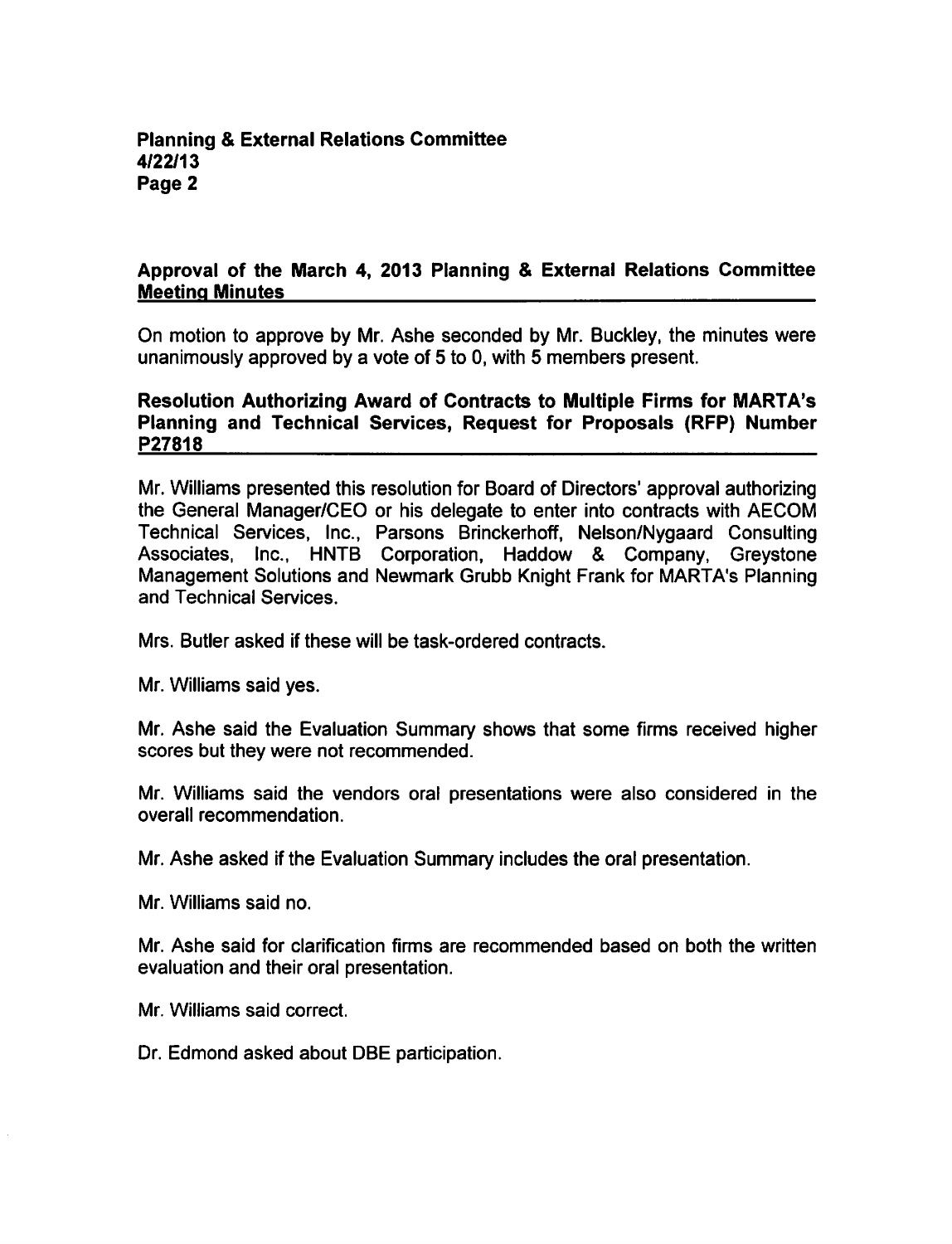Mr. Risco said these are task-ordered contracts  $-$  DBE participation will be 0-30% based on availability.

Dr. Edmond asked what safeguards does MARTA have to ensure DBE participation.

Mr. Risco said the Authority will assign a goal based to each task.

Mr. Daniels asked if there is bonding or dollar amount cut-off in using DBE.

Mrs. Lancaster said no bonds: requirements must be met on a task-order basis.

Mrs. Butler asked what is the timeframe for work orders.

Ms. King said two weeks or less.

Mr. Ashe asked for a scoring summary of the vendors' oral presentations.

Mr. Williams said Contracts & Procurement would provide this information.

On motion to approve by Dr. Edmond seconded by Mr. Daniels, the resolution was approved by a vote of  $3$  to 0, with 5 members present.

Mr. Ashe and Mr. Buckley abstained.

# Briefing  $-$  Media Monitoring  $-$  1st Quarter CY 2013

Ms. Hodgson briefed the Committee on an analysis of MARTA's media coverage for the 1st Quarter, January  $1 -$  March 25, CY 2013.

# Analysis of News Stories

The analysis is based on data provided by MARTA's media monitoring service, Vocus, which MARTA began using July 1, 2012.

- Tone
	- $\circ$  Positive either entirely positive or very few negative or dissenting points
	- $\circ$  Negative either entirely negative or primarily negative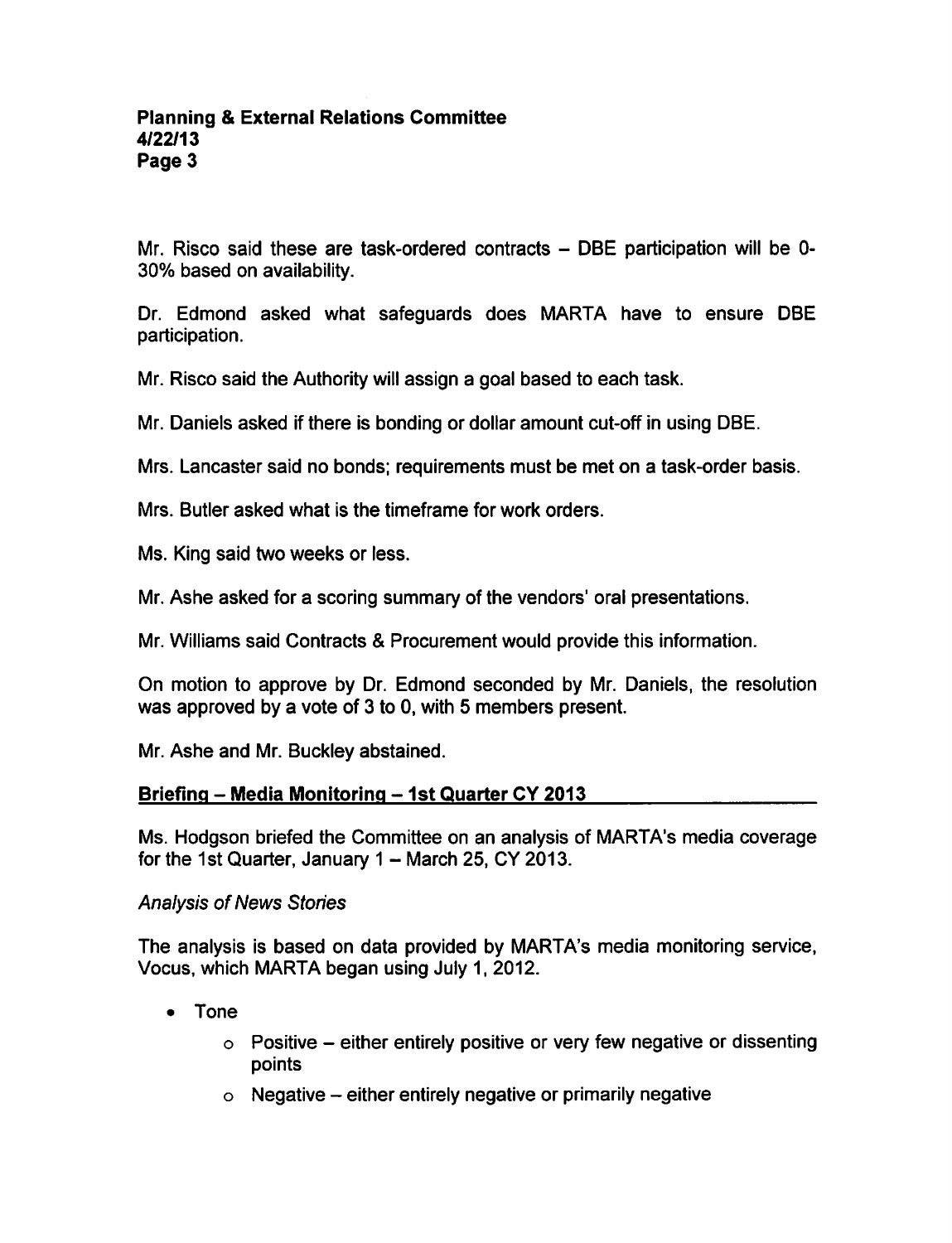- $\circ$  Neutral purely informative, general mention of MARTA, balanced
- Subject Matter examples include stories about:
	- "Take MARTA"
	- o Security
	- Service
	- System Improvements
- Earned Media (generated from press releases, events and outreach) vs. Media Generated stories

# Subject Matter of MARTA Stories

- $\bullet$  Expansion  $-9.38\%$
- Partnership Projects  $-1.17%$
- Security  $-11.33%$
- $\bullet$  Service  $-3.71\%$
- System Improvements  $-1.37%$
- $\bullet$  "Take MARTA" 14.65%
- Transit-Oriented Development  $-3.13%$
- $\bullet$  Earned  $-23.63\%$
- $\bullet$  Media Generated  $-26.37\%$
- New General Manager/CEO  $-3.71\%$
- $\bullet$  Other  $-1.56\%$

# Tone of Media Coverage

- $\bullet$  Positive  $-50.87\%$
- Negative  $-49.13%$

# Earned Media vs. Media Generated Stories

- Positive Stories
	- $\circ$  Earned Media 44%
	- $\circ$  Media Generated 56%
- Earned Media Stories included outreach to:
	- o Introduce the new General Manager/CEO and inform the public about his vision for MARTA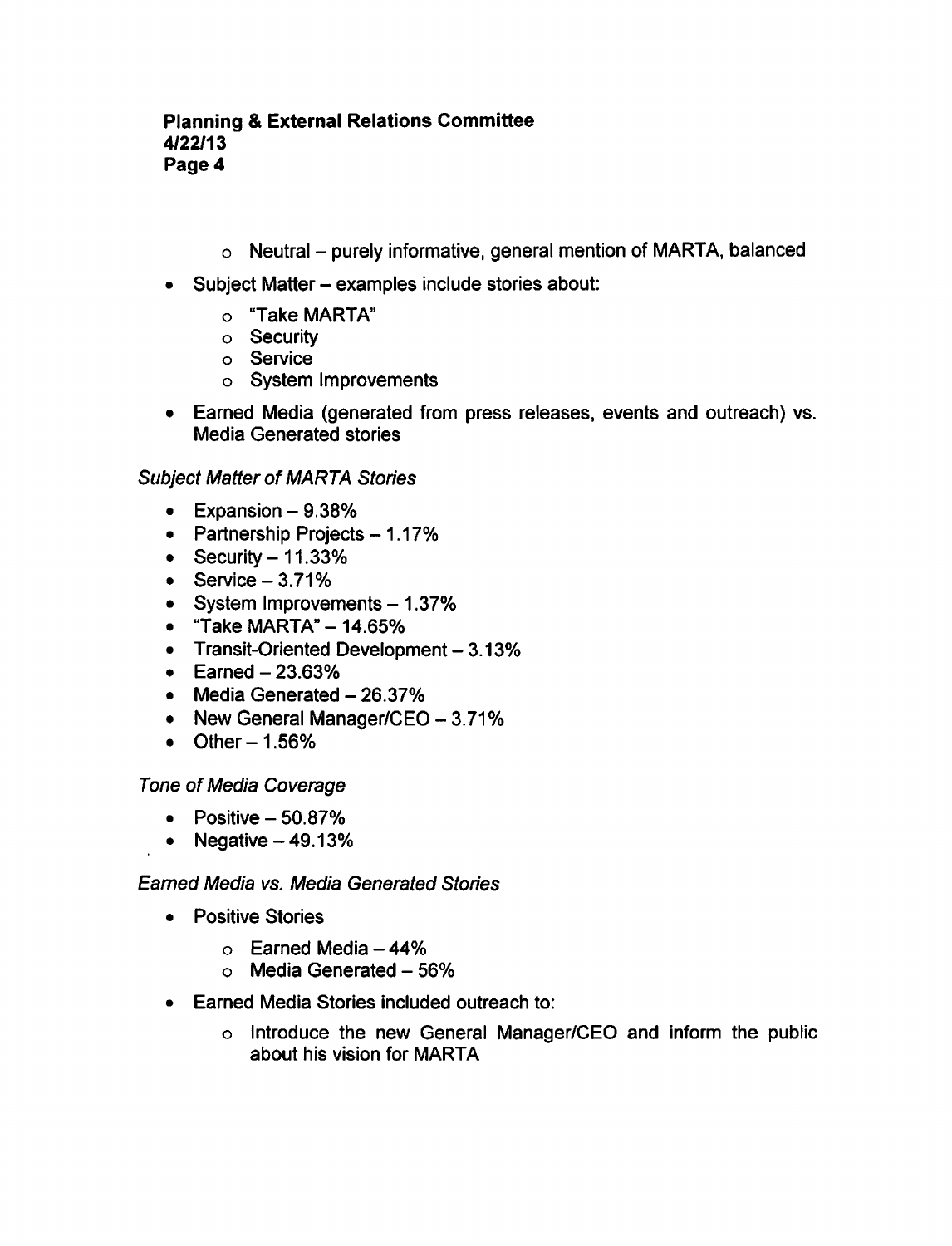- Promote and educate the public about MARTA's TOD (Transit-Oriented Development) program, expansion planning projects, service modifications, KPMG and vehicle security cameras
- $\circ$  Encourage the public to take MARTA to events and activities

# Publicity Value\* of Positive vs. Negative Coverage

- Positive Coverage \$124,149
- Negative Coverage \$109,254

The media monitoring system determines publicity value based on an industry standard

### Findings and Recommendations

- Continue to promote the "Take MARTA" message
- Plan regular media briefings and events around MARTA initiatives, including its TOD program, vehicle security cameras, service enhancements, technology improvements and other activities
- Mitigate negative stories by continuing to provide timely and accurate information and taking appropriate action to address the issue
- Continue utilizing the Authority's communication channels (Facebook, Twitter, YouTube and www.itsmarta.com) to tell the MARTA story

Mr. Daniels asked if the media monitoring service covers local community stories.

Ms. Hodgson said yes. It is a very comprehensive service.

Dr. Edmond asked staff to make a robust effort to get stories to neighborhood newspapers; noting that they are distributed at NPU meetings.

Mr. Ashe asked what does MARTA do to work with festival organizers.

Mrs. McClendon said MARTA's External Affairs Department organizes special events committees, along with other departments such as Operations and Police, which work directly with the community. The committee meets to discuss the level of service needed for events. One thing MARTA wants to do is strongly encourage people to purchase Breeze media prior to an event.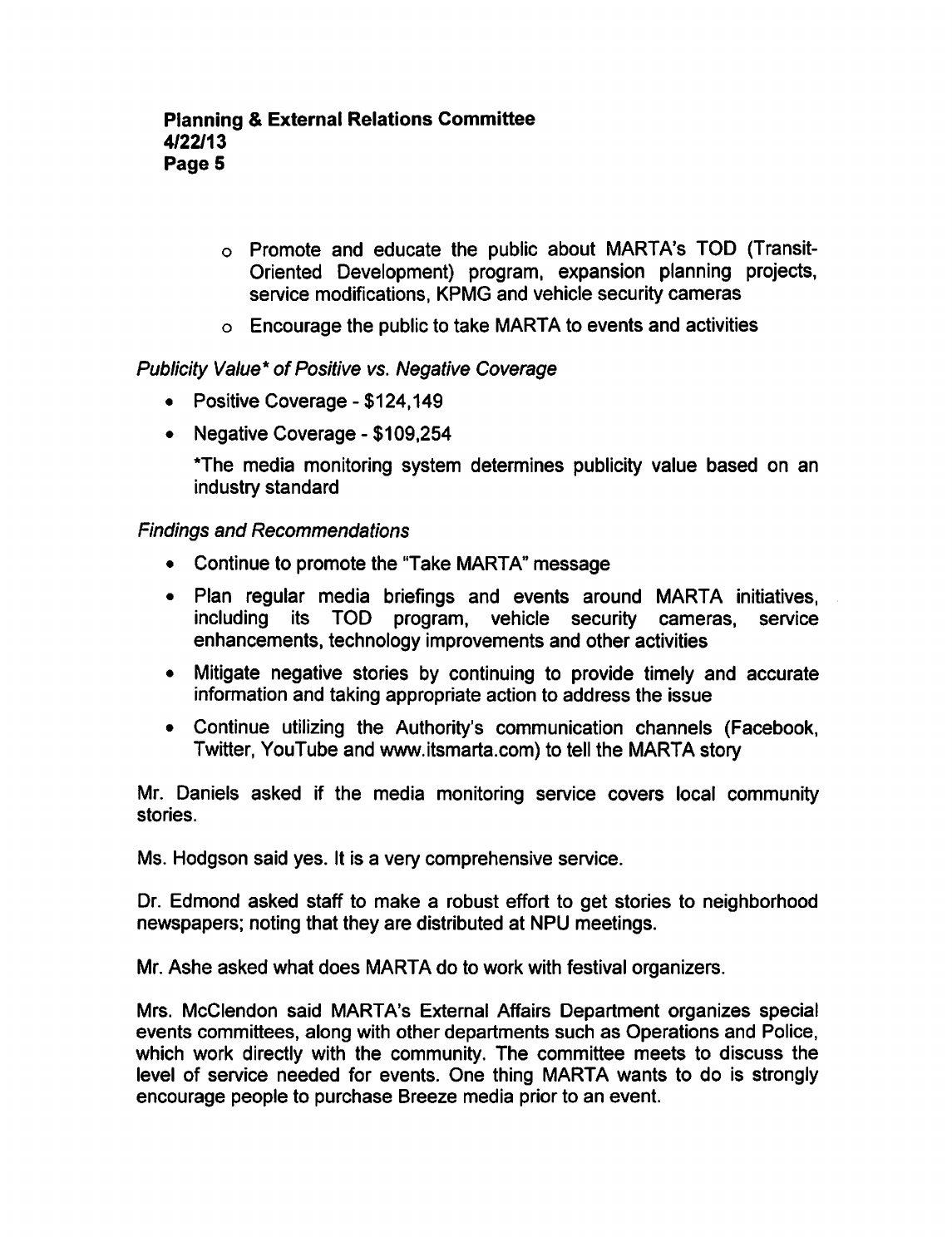Mr. Krisak added that the Special Events Committee meets on a weekly basis.

Mr. Daniels said MARTA social media efforts are going well. He also commended staff on the exceptional service provided during the NCAA Final Four events.

Ms. Hodgson said MARTA has a very active Facebook community. MARTA received many positive remarks about the service during the Final Four events.

Mrs. McClendon said the Authority is making good use of Facebook, YouTube and Twitter. Crowdsourcing is another social media platform that staff is working to identify how it can be used.

Mrs. McClendon introduced a new addition to her team – Jeremy Craig, Internal Communications Specialist.

# Other Matters

Mrs. McClendon announced that the CALEA recognition program would be held in the atrium immediately following today's full Board meeting.

\*\*\*\*\*\*\*\*

Update - Concessions Program

Ms. Whitfield updated the Committee on MARTA's Concession Program.

- $\triangleright$  MARTA's Concession Program launched in October 2010 with a beverage vending contract that extended from years 2010-2015
- $\triangleright$  The guaranteed revenue for that contract was a over \$1M to date \$500K has been guaranteed to the Authority
- $\triangleright$  Recently, another contract was signed for snack vending, guaranteeing the Authority \$375K for the next three years  $-$  the contract was designed to coincide with the existing beverage contract
- Going forward, MARTA will implement Phase II which will be comprised of Food & Beverage and Specialty Retail
- $\triangleright$  Staff is excited about the ability to work with a consultant who will enable MARTA to take a look at some of the research data it learned about in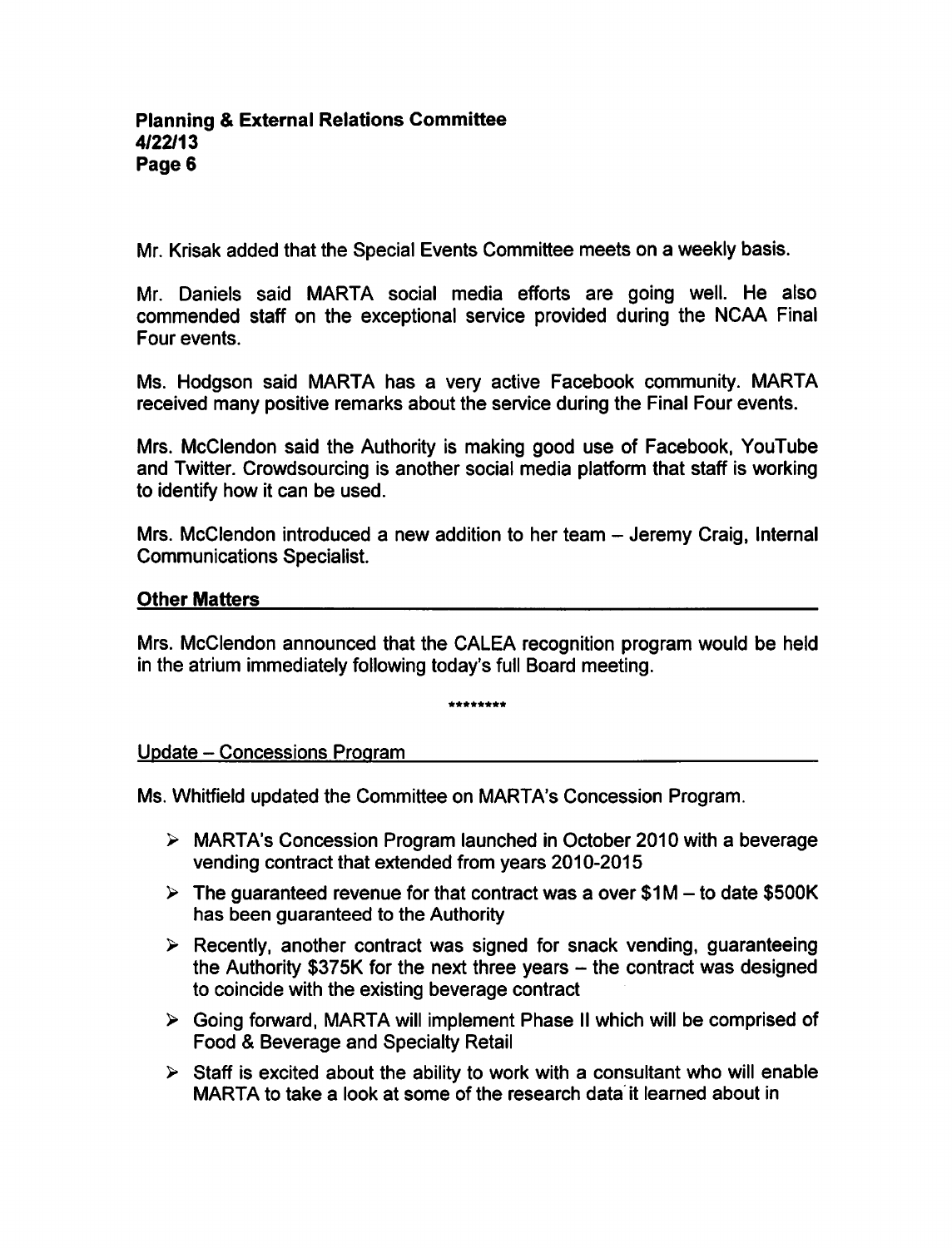## Planning External Relations Committee 4/22/13 Page 7

 $2011 -$  the study that was conducted generated a model that presumed the Authority would contribute approximately 20% towards the build-out of some of the retail spaces. The consultants coming onboard will assist the Authority in developing a concept for implementation.

Mr. Ashe asked if the 2011 data needs to be updated.

Ms. Whitfield said yes, that will be a part of the task-orders assigned to the Planning and Technical services vendors.

Dr. Edmond said more recent data on what MARTA expects in terms of revenue is needed before it commits to contributing towards the build-out. That will help the Authority make more solid decisions on what should be done.

••\*••\*\*•

### Update - TOD Contract

Dr. Crocker updated the Committee on a short-term contract that would assist MARTA in specific areas before the Planning and Technical Services contract begins. The firm under contract is Haddow & Company; they advise developers. MARTA is asking them to look at the Authority's programs to determine which ones people would respond to. Secondly, in March the Planning & External Relations Committee approved a resolution authorizing MARTA to release King Memorial Station as an RFP for joint development. This resolution will be presented for full Board approval today. Once approved, Haddow & Company will review the RFP to make sure it will get a good response. Additionally, they are helping MARTA develop a framework regarding when to work with a local government authority and when to recommend going out with a competitive bid. Lastly, the Board has approved two Letters of Agreement  $-$  one with the Development Authority of DeKalb County and one with the City of Decatur. The firm will be on standby to assist MARTA in reviewing any financial terms, in order to give the Committee a good recommendation, if that occurs before the Planning Technical Services contract is approved and authorized.

Mr. Daniels asked if this is functioning within the scope of the Board's TOD Policies.

Dr. Crocker said yes.